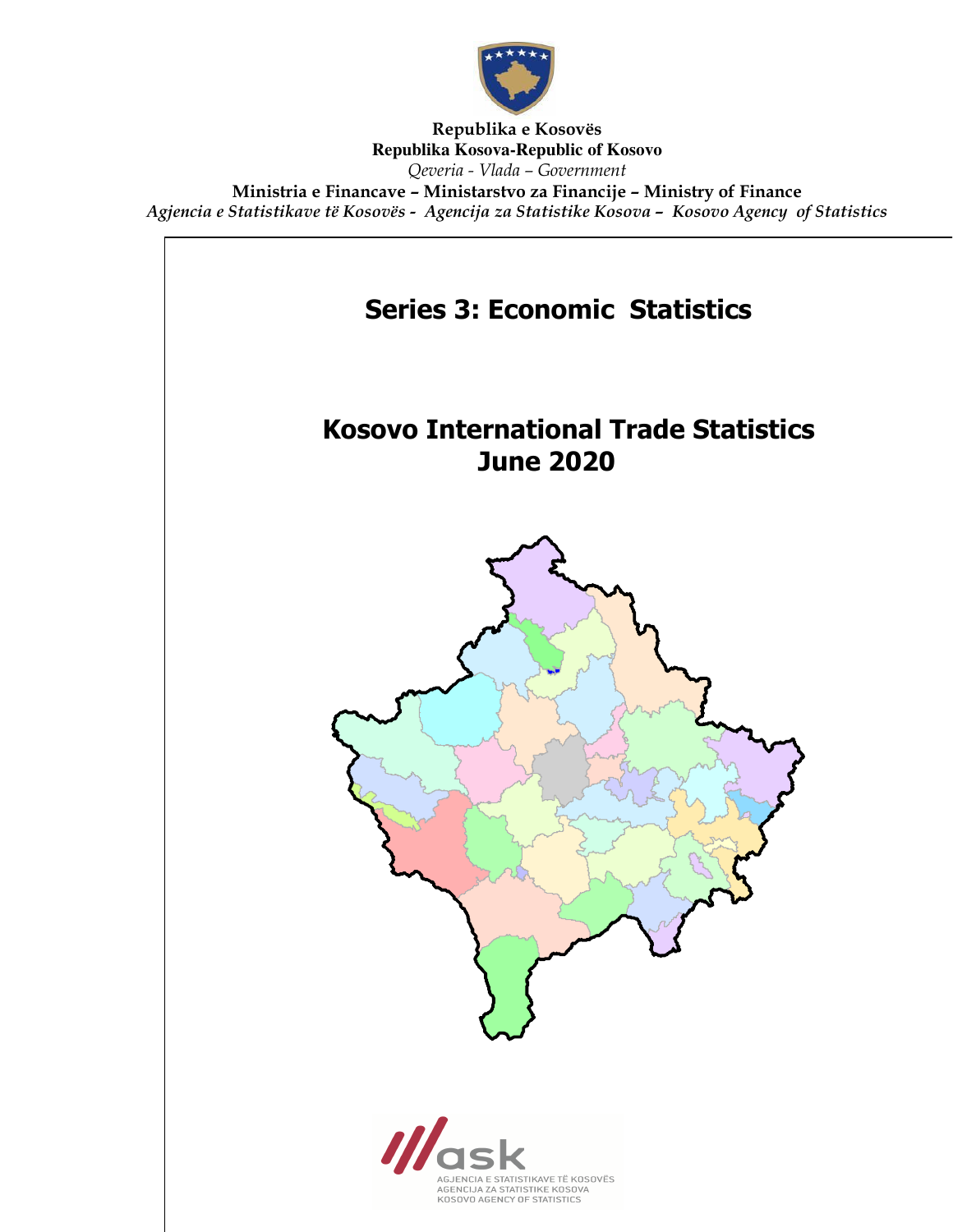# **Foreword**

The Kosovo Agency of Statistics (KAS) has started to publish data on the flow of import and export in Kosovo in 2001, but these data are considered reliable since 2005.

Publication of Kosovo International Trade Statistics is based on the data from the Kosovo Customs Service.

All monthly publications are preliminary data, which vary from yearly data (final data). This publication contains data on the flow of goods, statistical procedures, and sections of the Standard International Trade Classification (SITC), sections of the Harmonized System (HS) and by partner country. Methodology and methods have been adapted in order to integrate and compare external trade statistics of goods at international level.

Imports are presented by country of origin and Exports are classified by country of final destination.

Comments, remarks, suggestions and proposals regarding this publication are welcome and they can be sent to the e-mail: **ekonomic@rks-gov.net** 

Publication was prepared by:

 Ilir T. Berisha - Director of Department Ismajl Sahiti - Head of Division Mensure Çerkezi - Head of Sector

July, 2020 Chief Executive Officer, KAS Isa Krasniqi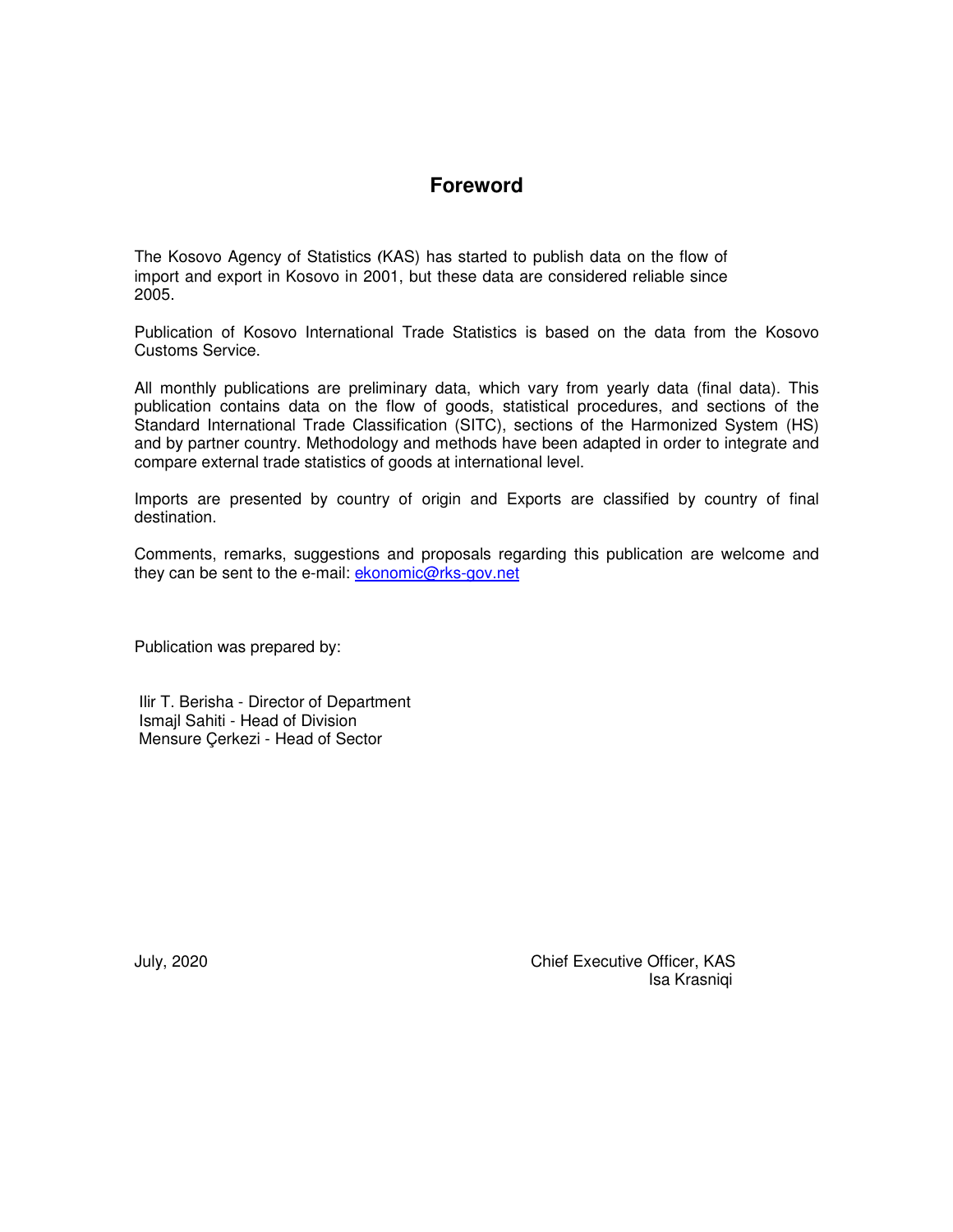# **List of Abbreviations**

| KAS         | Kosovo Agency of Statistics                    |
|-------------|------------------------------------------------|
| <b>FOB</b>  | Free on Board                                  |
| C.I.F.      | Cost, Insurance, Freight                       |
| EU          | European Union                                 |
| CΝ          | Combined Nomenclature                          |
| <b>SITC</b> | Standard International Trade Classification    |
| SCT         | <b>Standard Trade Classification</b>           |
| SAD         | Single Administrative Document                 |
| <b>HS</b>   | <b>Harmonized System</b>                       |
| <b>ISO</b>  | International Organization for Standardization |
| n.e.s.      | not elsewhere specified                        |
|             |                                                |

- s.s suspension system
- d.s drawback system

# **Symbols**

- : Data not available
- 0 Less than a half of the unit used
- \_ Not applicable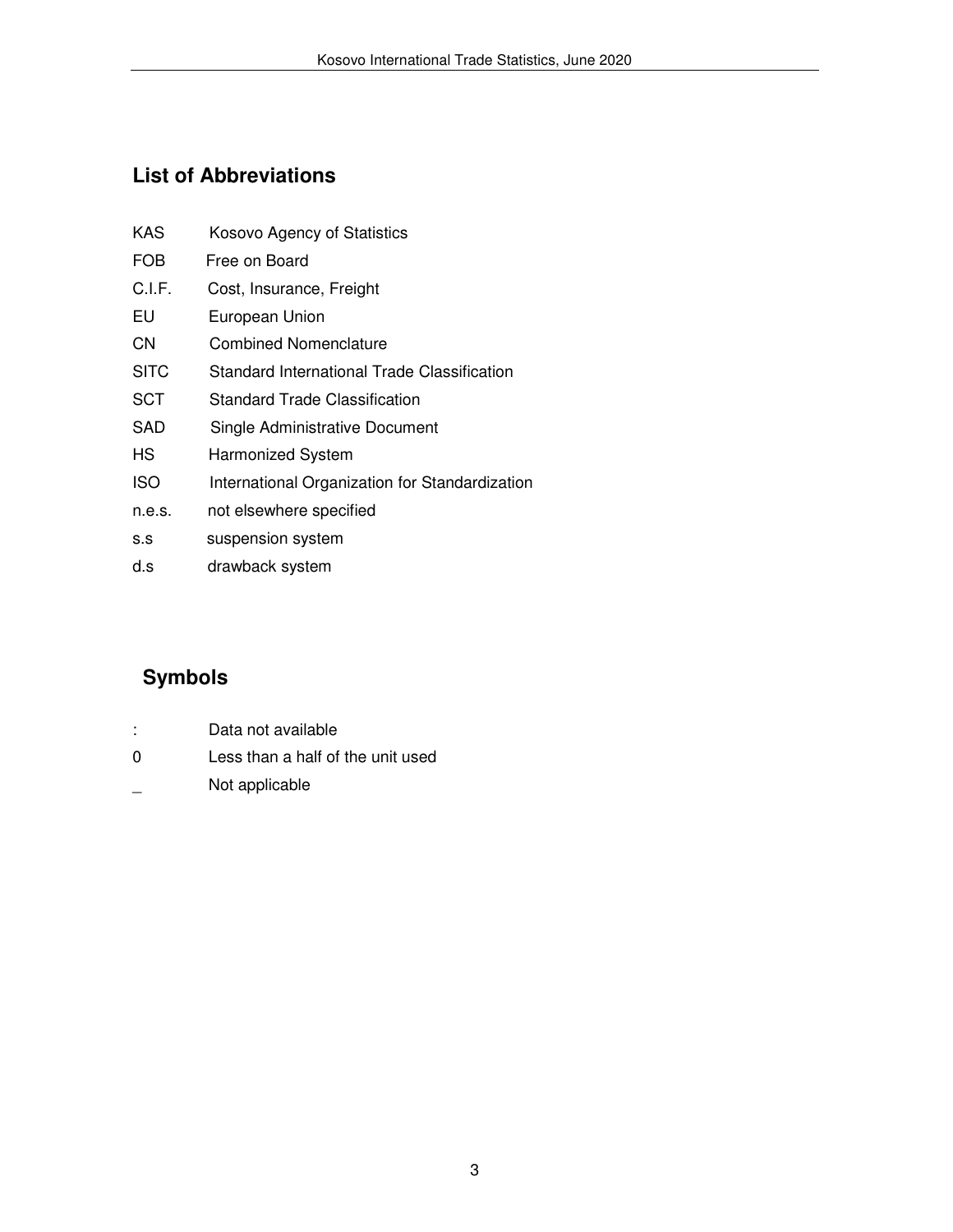# **List of Contents**

Page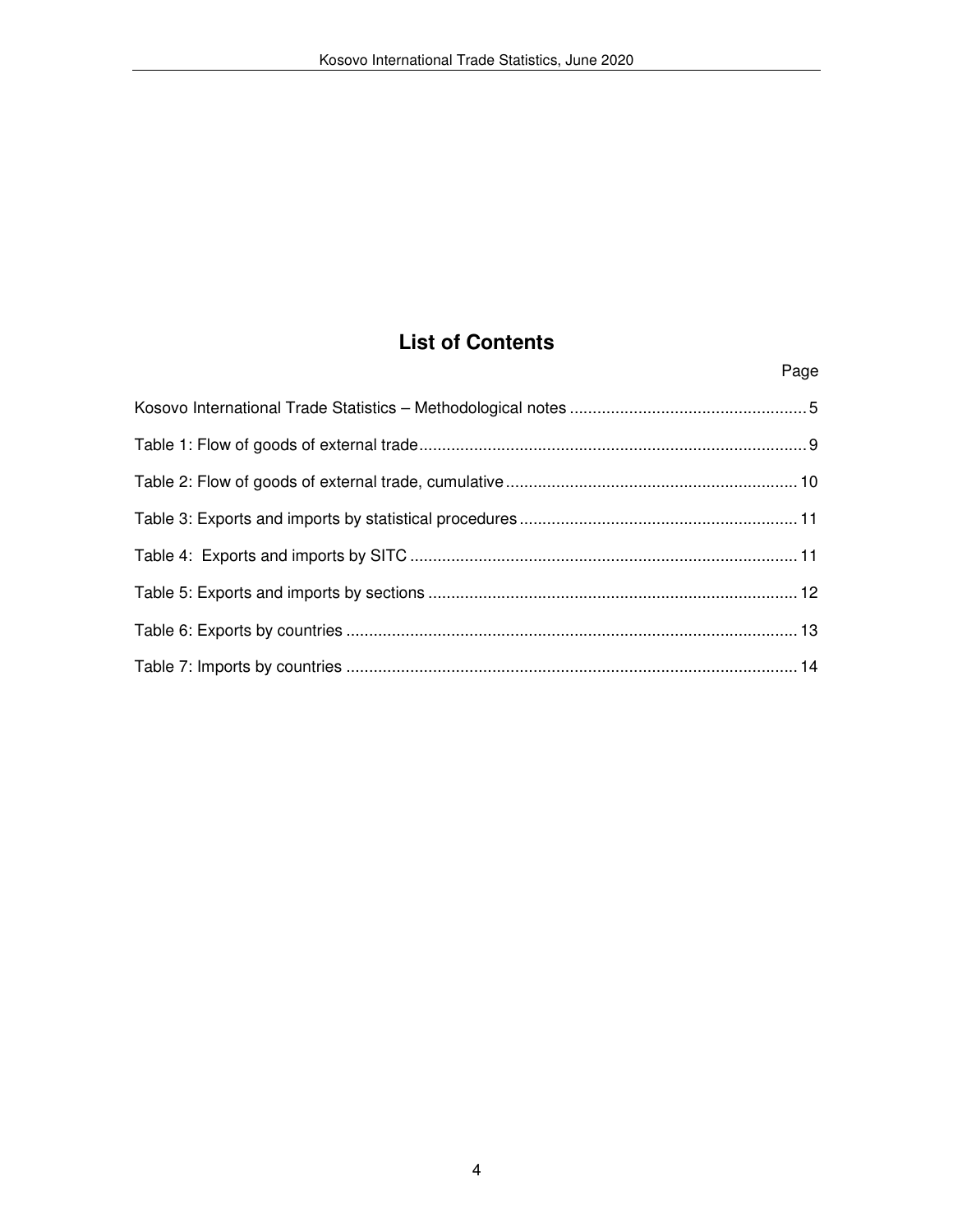### **Kosovo International Trade Statistics – Methodological notes**

#### **Data sources**

The statistics of trade are compiled mainly from the documents supplied by importers and exporters (or their agents) to the Customs authority. The document is the Single Administrative Document (SAD) used for Customs clearance purposes. The information on the document is captured by the Customs Information System.

#### **Responsibility for data collection, compilation and publication**

The Customs administration is responsible for the collection, data entry and processing of the data from customs statements. Data regarding the field of statistics are registered within this documents (SAD), and they are reported to the Kosovo Agency of Statistics in monthly bases by the Customs Administration via electronically.

KAS is responsible for external trade data processing, compilation and publication. These statistics include data by the type of customs procedures. Additional work involves editing and validation (or approval) of customs data.

### **Coverage**

Kosovo International Trade Statistics (or external trade) does not cover temporary imports and exports of goods which will be returned in an unchanged condition after a certain period of time, as are: services, repairs, money as means of payment, money in gold, fuel supply of Kosovo's vehicles abroad, imports of goods for foreign liaisons offices and other diplomatic missions in Kosovo, travelers personal baggage, commercial samples and postal packages of minor value.

### **Recording system**

Kosovo International Trade Statistics are compiled in accordance with the 'special' system (facilitating definition) of international trade recording or registration. By this system, imports and exports are recorded at the time when goods move across the territory (or area) under the free flow which is the part when goods may be sold without any customs restriction. The facilitating definition means that beside regular export and import transactions, both external and internal processing is included.

Special exports include exports of goods: exports after inward processing, exports for outward processing and exports that are not registered in customs.

Special imports consist of imports of goods from: inward processing imports (S.S), imports after outward processing and imports that are not registered at customs.

Excluded are goods that are in transit.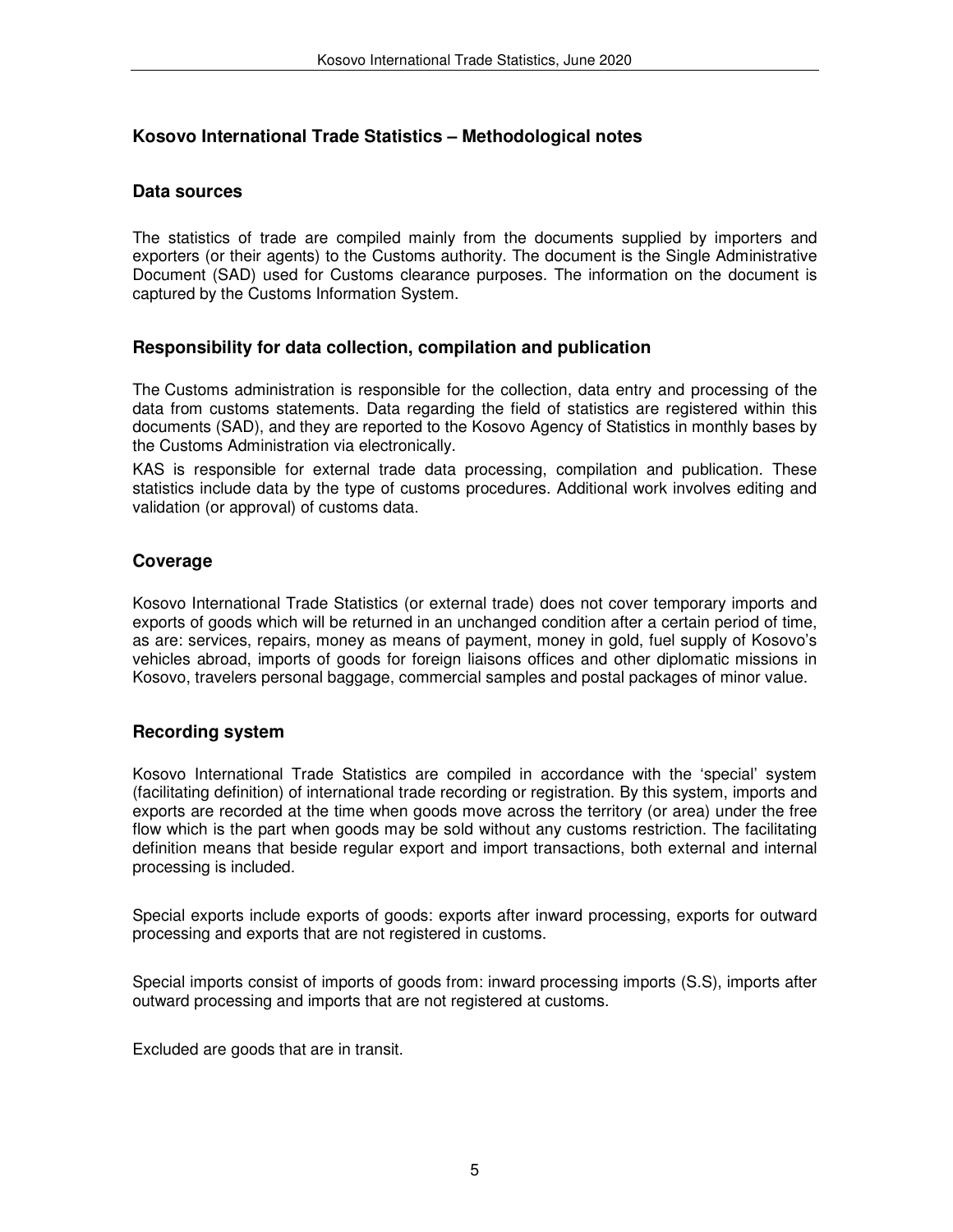### **Valuation**

For imports, the "cif" value is used (including the cost, insurance and transport of goods at the entry point in Kosovo). The export value is "fob" (free on board). This is the cost of goods purchased abroad, including packaging, transport within the country, the charge cost, insurance, and other costs incurred when the goods are placed on the vessel for export, on airplanes or transported to remote areas. The value of the invoice is recalculated to the value of the Kosovo border by adding or subtracting, in whole or in part, the costs of transport, loading, unloading, which depend on the terms of supply specified in the contract.

The value excludes:

• any sum or amount received by the exporter on the way of refund, reimbursement of customs duty, subversion or any other aid.

• any foreign customs duty or change of cargo of goods other than at the customs point or at the point of exportation.

The value is in euros. For transactions where the value is denominated in another currency, the euro exchange rate is made by using the weekly exchange rate.

## **Reference period**

The calendar month is a basic period to collect the data. Based on customs data, the date of delivery of the customs statement or other valid dates for the implementation of the customs rules, it is time to register the import / export transactions.

### **Units of quantity**

The quantity of imported and exported goods is shown in net weight, if it can be determined, taking into account the nature of the product as well as the additional unit when described by the nomenclature of the customs tariff.

Net weight is the usual unit of the given quantity. The weight of containers, luggage, jars and packaging materials are excluded.

Other units of quantity used for some of the most important goods such as: live animals, motor vehicles, local equipment, watches, clothes (where the numbering unit is used), shoes (where number of pairs is used), floor coverings (where square meters are used) and beverages (where volume is used).

### **Partner country**

In this publication, imports are recorded by country of origin (as opposed to the country of destination). Goods obtained or produced in a country of origin but from the same country. A product, in the manufacture of which two or more countries are involved, such as the country of origin, is considered the place where the last major processing occurred. Packaging, repackaging, classification are not considered as manufacturing processes.

Exports are classified by country of final destination. The last destination of goods is considered the last state for which the goods are intended. This does not mean that it is the country where the goods will be unloaded or where the final consumption will be made.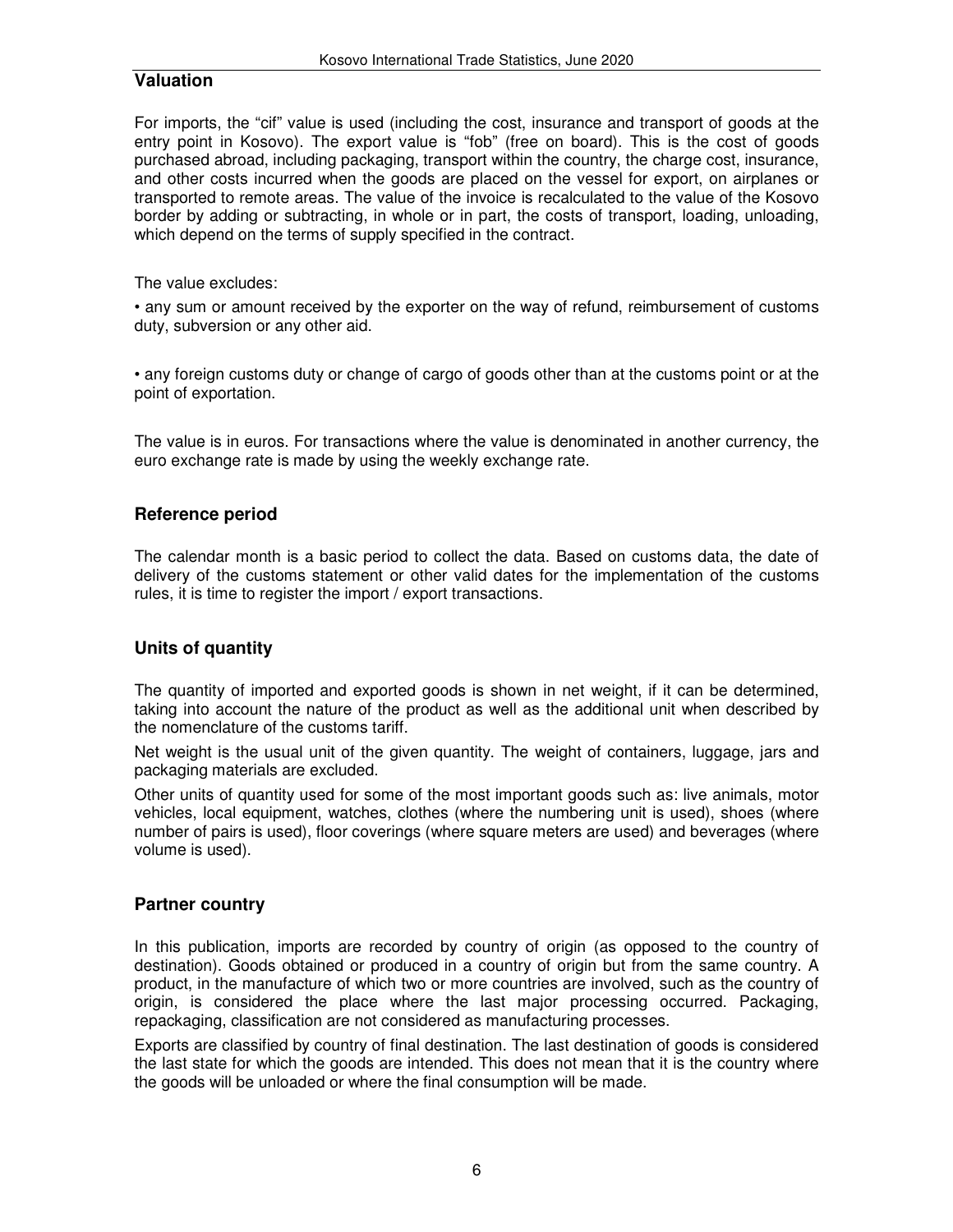#### **Country classification**

The country nomenclature is the classification of countries (Geo-nomenclature) according to the Official Gazette of the European Commission published in annual basis. Since January 1999, this follows the United Nations' ISO alpha-2 coding system in which each country is identified by a two-letter code.

### **Classification of goods**

Statistics are collected by using the 8-digit Combined Nomenclature (CN) – the EU tariffs and statistical nomenclature. This nomenclature is managed and upgraded annually by the Commission in cooperation with the Member States. CN is consistent with the 6-digit Harmonized Commodity Description and Coding System (HS) - Nomenclature of the Customs Cooperation Council which is used around the world for the application of customs tariffs and the compilation of external trade statistics. The CN contains about 10,400 8-digit sub-headings, the first six digits of which are the same as those of the Harmonized System (SH).

The Standard Trade Classification (STC), revised version no. 3 (SITC Rev 3), was developed by the United Nations for the advancement of the international comparability of statistics on external trade.

Standard External Trade Classification (SETC), revised version no. 3, contains about 3,100 basic headings (5-digit). These are combined in 261 groups (3-digits), 98 divisions (2-digits) and 10 sections (1-digit). For example, Section 6 (Manufactured goods classified mainly by material) consists of 9 divisions, 61 to 69. Division 64 (paper, paperboard and articles thereof) consists of two groups, 641 and 642, which together consist of 72 basic headings, such as 642.94 (paper handkerchiefs, towels, tablecloths, garments etc.).

SETC revised version no. 3 is identical with the structure of the Harmonized System. Each category of SETC (including all the basic headings) is equivalent to the combination of HS headings (and therefore the combination of CN headings).

#### **Data publication**

Monthly data are provisional and published 24 days after the reference month. Annual data are published in June.

#### **Publication**

Released data for external trade statistics are: Aggregated data are published on the KAS web page 24 days after the reference period.

#### **Monthly:**

Monthly Kosovo International Trade Statistics

#### **Annually:**

Final data Kosovo International Trade Statistics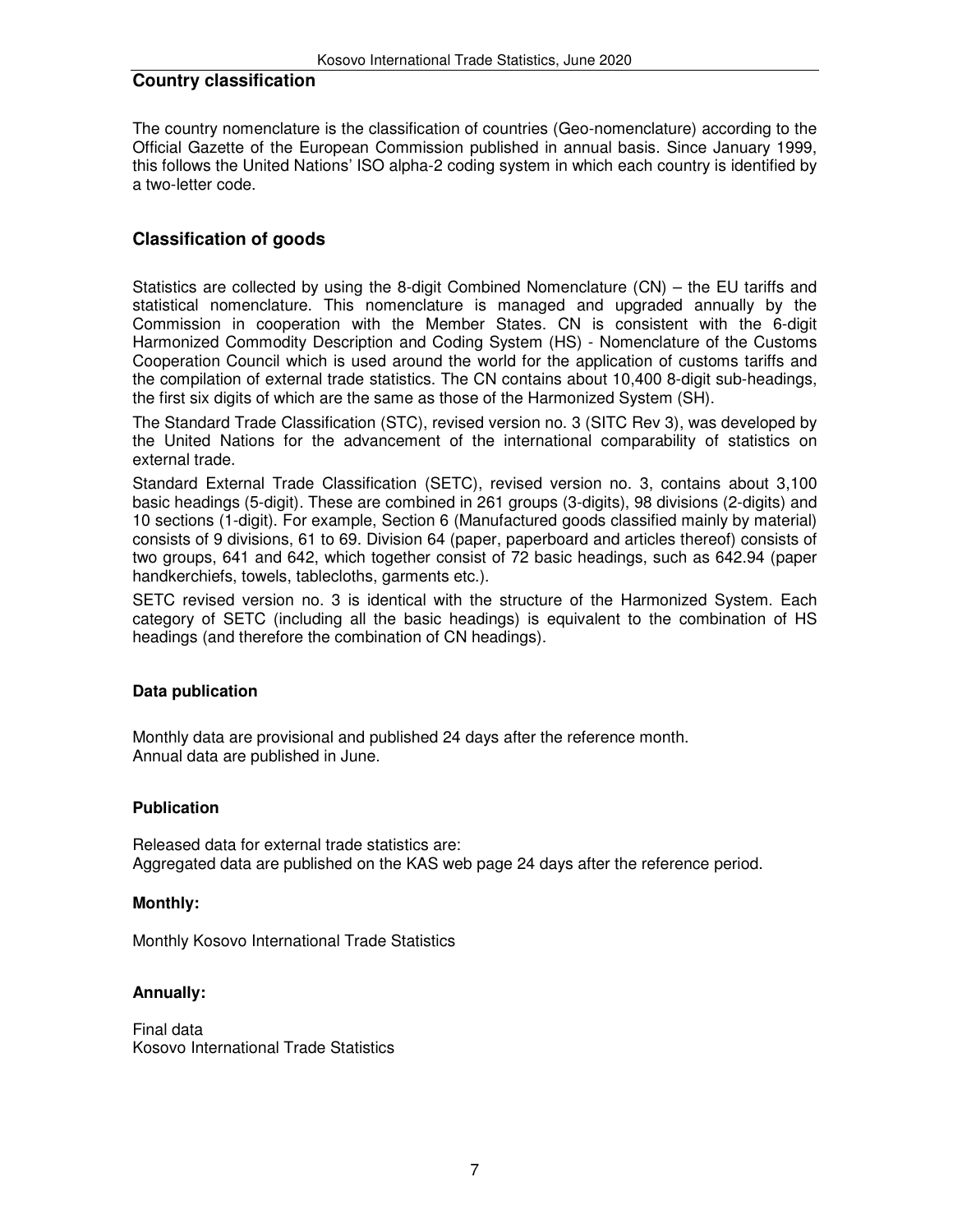#### **Flow of Export and Import in June 2020**

Data from Kosovo International Trade show a high trade deficit by (1.3%) in June 2020 compared with the same period of 2019, i.e. in the amount of 246,1 million euros compared to the deficit of 243,0 million euros in 2019. Export covers import (15.3%).

The export of goods in June 2020 was worth 44,6 million euros, while the import was 290,8 million euros, i.e. with an increase by (39.0%) for exports and a (5.7%) for imports compared to the same period of the year 2019.

According to the data of the main group for export: (40.9%) of exports consists of base metals and articles thereof, (11.4%) consists of plastics, rubber and articles thereof, (10.2%) consists of prepared foodstuffs, beverages and tobacco, (8.9%) consists of various manufactured articles, (5.6%) consists of chemical industry products, (4.6%) consists of vegetable products, (4.3%) consists of machinery, mechanical and electrical equipment, (3.6%) consists of mineral products, etc.

According to the data of the main groups for imports: (13.4%) consists of machinery, mechanical and electrical equipment, (12.9%) consists of prepared foodstuffs, beverages and tobacco, (11.8%) consists of base metals and articles thereof, (9.4%) consists of transport means, (9.0%) consists of mineral products, (9.0%) consists of chemical industry products, (7.0%) consists of plastics, rubber and articles thereof, (4.7%) consists of vegetable products, (4.7%) textiles and textile articles, etc.

#### **Foreign trade of goods with EU-28**

Kosovo's exports to EU-28 countries reached 18,1 million euros, or about (40.7%) of total exports, with an increase by (89.0%). The main partners for export of goods in EU are: Germany (9.4%), Italy (6.7%), Great Britain (3.9%), Sweden (2.7%), Netherlands (2.6%), etc.

Kosovo's imports from EU-28 countries reached about 133,3 million euros, or (45.8%) of total imports, with an decrease by (2.6%). The highest shares of imports were from: Germany (13.8%), Italy (5.7%), Greece (5.0%), Bulgari (2.8%), etc.

#### **Trade with CEFTA countries**

In June 2020, Kosovo's exports to CEFTA countries reached 20,5 million euros, or (46.1%) of total exports, with an increase by (52.0%). The main partners for export from CEFTA countries are: Albania (25.4%), Macedonia (8.1%), Serbia (7.3%) and Montenegro (3.8%). While imports from CEFTA countries in June 2020 reached 60,2 million euros, or (20.7%) of total imports, with an increase by (46.2%). The countries with the highest share of imports were: Macedonia (6.3%), Serbia (6.2%), Albania (6.1%).

#### **Trade with other countries of the world**

Kosovo's exports to other countries reached 5,8 million euros, or (13.2%). The most important partners for export are: Switzerland (7.1%).

While Kosovo's imports to other countries reached 97,2 million euros, or (33.5%). The countries with the highest share of imports in this group were: Turkey (14.5%), and China (8.5%).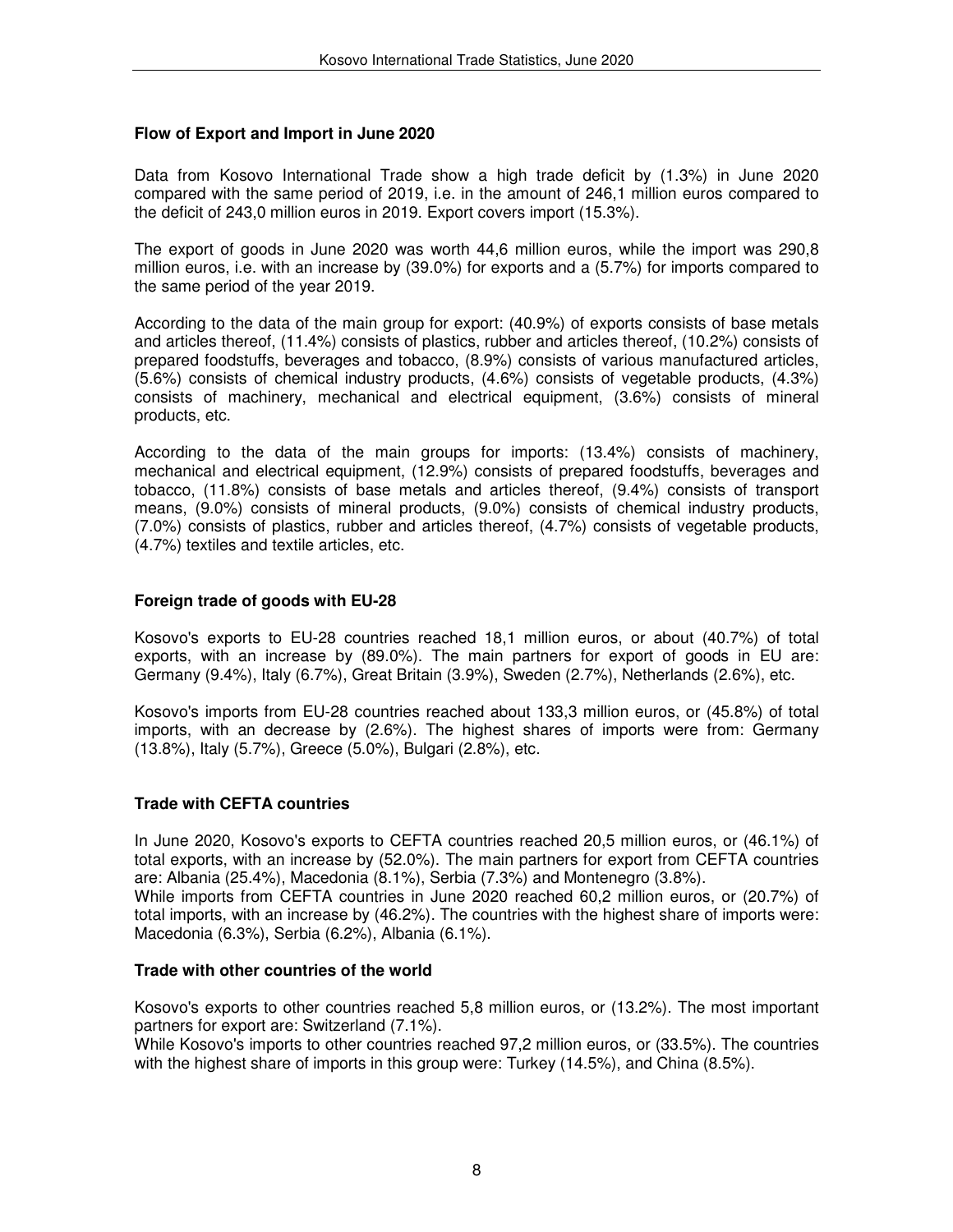$(000 \in)$ 

| <b>Period</b>          | <b>Exports (FOB)</b> | Imports (CIF) |                | Trade balance Per cent of cover |
|------------------------|----------------------|---------------|----------------|---------------------------------|
| $\mathbf{1}$           | $\overline{c}$       | 3             | $4 = 2 - 3$    | $5 = 2/3$                       |
| 2001                   | 10,559               | 684,500       | $-673,941$     | 1.5                             |
| 2002                   | 27,599               | 854,758       | $-827,159$     | 3.2                             |
| 2003                   | 35,621               | 973,265       | $-937,644$     | 3.7                             |
| 2004                   | 56,567               | 1,063,347     | $-1,006,780$   | 5.3                             |
| 2005                   | 56,283               | 1,157,492     | $-1,101,209$   | 4.9                             |
| 2006                   | 110,774              | 1,305,879     | $-1, 195, 105$ | 8.5                             |
| 2007                   | 165,112              | 1,576,186     | $-1,411,074$   | 10.5                            |
| 2008                   | 198,463              | 1,928,236     | $-1,729,773$   | 10.3                            |
| 2009*                  | 165,328              | 1,937,539     | $-1,772,211$   | 8.5                             |
| 2010                   | 295,957              | 2,157,725     | $-1,861,769$   | 13.7                            |
| 2011                   | 319,165              | 2,492,348     | $-2,173,184$   | 12.8                            |
| 2012                   | 276,100              | 2,507,609     | $-2,231,509$   | 11.0                            |
| 2013                   | 293,842              | 2,449,064     | $-2,155,221$   | 12.0                            |
| 2014                   | 324,543              | 2,538,337     | $-2,213,794$   | 12.8                            |
| 2015                   | 325,294              | 2,634,693     | $-2,309,399$   | 12.3                            |
| 2016                   | 309,627              | 2,789,491     | $-2,479,864$   | 11.1                            |
| 2017                   | 378,010              | 3,047,018     | $-2,669,007$   | 12.4                            |
| 2018                   | 367,500              | 3,347,007     | $-2,979,507$   | 11.0                            |
| 2019                   | 383,491              | 3,496,942     | $-3,113,451$   | 11.0                            |
| $\overline{01} - 2019$ | 23,480               | 190,442       | $-166,962$     | 12.3                            |
| 02-2019                | 24,050               | 232,701       | $-208,651$     | 10.3                            |
| 03-2019                | 29,572               | 289,192       | $-259,620$     | 10.2                            |
| 04-2019                | 36,940               | 295,496       | $-258,556$     | 12.5                            |
| 05-2019                | 31,891               | 321,619       | $-289,728$     | 9.9                             |
| 06-2019                | 32,115               | 275,202       | $-243,087$     | 11.7                            |
| 07-2019                | 40,464               | 336,878       | $-296,414$     | 12.0                            |
| 08-2019                | 31,906               | 311,857       | $-279,952$     | 10.2                            |
| 09-2019                | 38,422               | 295,626       | $-257,204$     | 13.0                            |
| 10-2019                | 32,339               | 315,050       | $-282,711$     | 10.3                            |
| 11-2019                | 35,391               | 297,608       | $-262,216$     | 11.9                            |
| 12-2019                | 26,920               | 335,271       | $-308,350$     | 8.0                             |
| $01 - 2020$            | 28,939               | 221,216       | $-192,277$     | 13.1                            |
| 02-2020                | 35,933               | 263,392       | $-227,459$     | 13.6                            |
| 03-2020                | 32,164               | 252,070       | $-219,905$     | 12.8                            |
| 04-2020                | 32,688               | 193,974       | $-161,285$     | 16.9                            |
| 05-2020                | 38,766               | 239,079       | $-200,313$     | 16.2                            |
| 06-2020                | 44,627               | 290,804       | $-246,177$     | 15.3                            |

## **Table 1: Flow of goods of external trade**

 **2020) are preliminary data** 

 **2009) Data for import are different from previous publications.**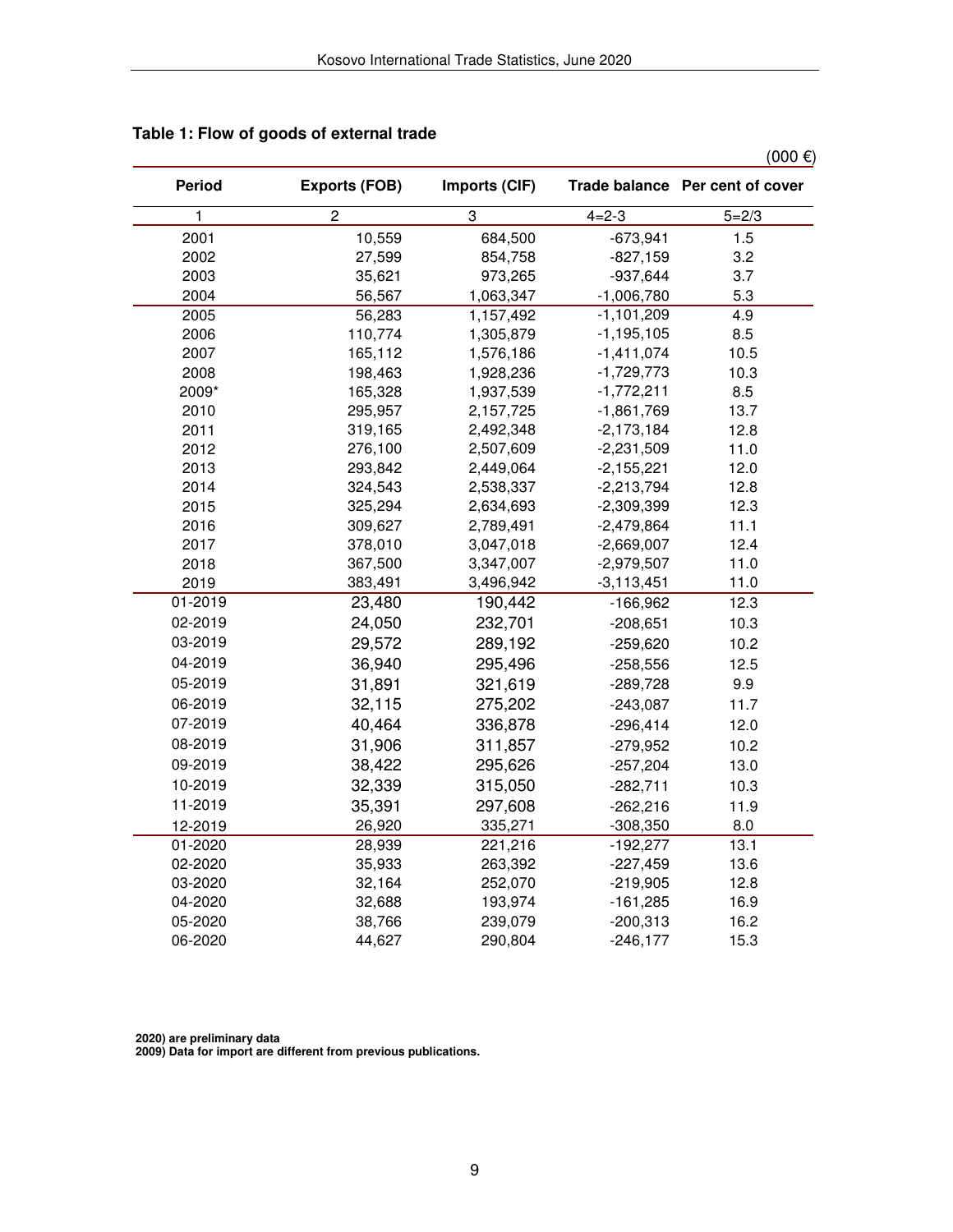|               |                      |               |                      | $(000)$ €)           |
|---------------|----------------------|---------------|----------------------|----------------------|
| <b>Period</b> | <b>Exports (FOB)</b> | Imports (CIF) | <b>Trade balance</b> | Per cent of<br>cover |
| $\mathbf{1}$  | $\overline{2}$       | 3             | $4 = 2 - 3$          | $5 = 2/3$            |
| 01-2018       | 24,565               | 195,954       | $-171,389$           | 12.5                 |
| 02-2018       | 46,984               | 402,099       | $-355,115$           | 11.7                 |
| 03-2018       | 73,391               | 658,650       | $-585,259$           | 11.1                 |
| 04-2018       | 99,002               | 930,301       | $-831,299$           | 10.6                 |
| 05-2018       | 131,880              | 1,242,157     | $-1,110,277$         | 10.6                 |
| 06-2018       | 169,052              | 1,549,135     | $-1,380,083$         | 10.9                 |
| 07-2018       | 197,854              | 1,859,388     | $-1,661,534$         | 10.6                 |
| 08-2018       | 228,339              | 2,166,395     | $-1,938,055$         | 10.5                 |
| 09-2018       | 265,026              | 2,460,249     | $-2,195,223$         | 10.8                 |
| 10-2018       | 303,341              | 2,769,125     | $-2,465,784$         | 11.0                 |
| 11-2018       | 338,078              | 3,043,994     | $-2,705,916$         | 11.1                 |
| 12-2018       | 367,500              | 3,347,007     | $-2,979,507$         | 11.0                 |
| 01-2019       | 23,480               | 190,442       | $-166,962$           | 12.3                 |
| 02-2019       | 47,530               | 423,143       | $-375,613$           | 11.2                 |
| 03-2019       | 77,102               | 712,335       | $-635,233$           | 10.8                 |
| 04-2019       | 114,042              | 1,007,831     | $-893,789$           | 11.3                 |
| 05-2019       | 145,933              | 1,329,450     | $-1,183,517$         | 11.0                 |
| 06-2019       | 178,049              | 1,604,653     | $-1,426,604$         | 11.1                 |
| 07-2019       | 218,512              | 1,941,530     | $-1,723,018$         | 11.3                 |
| 08-2019       | 250,418              | 2,253,388     | $-2,002,970$         | 11.1                 |
| 09-2019       | 288,840              | 2,549,014     | $-2,260,173$         | 11.3                 |
| 10-2019       | 321,180              | 2,864,064     | $-2,542,884$         | 11.2                 |
| 11-2019       | 356,571              | 3,161,672     | $-2,805,101$         | 11.3                 |
| 12-2019       | 383,491              | 3,496,942     | $-3,113,451$         | 11.0                 |
| 01-2020       | 28,939               | 221,216       | $-192,277$           | 13.1                 |
| 02-2020       | 64,872               | 484,608       | $-419,736$           | 13.4                 |
| 03-2020       | 97,036               | 736,678       | $-639,642$           | 13.2                 |
| 04-2020       | 129,724              | 930,652       | $-800,927$           | 13.9                 |
| 05-2020       | 168,491              | 1,169,731     | $-1,001,240$         | 14.4                 |
| 06-2020       | 213,118              | 1,460,534     | $-1,247,416$         | 14.6                 |

# **Table 2: Flow of goods of external trade, cumulative**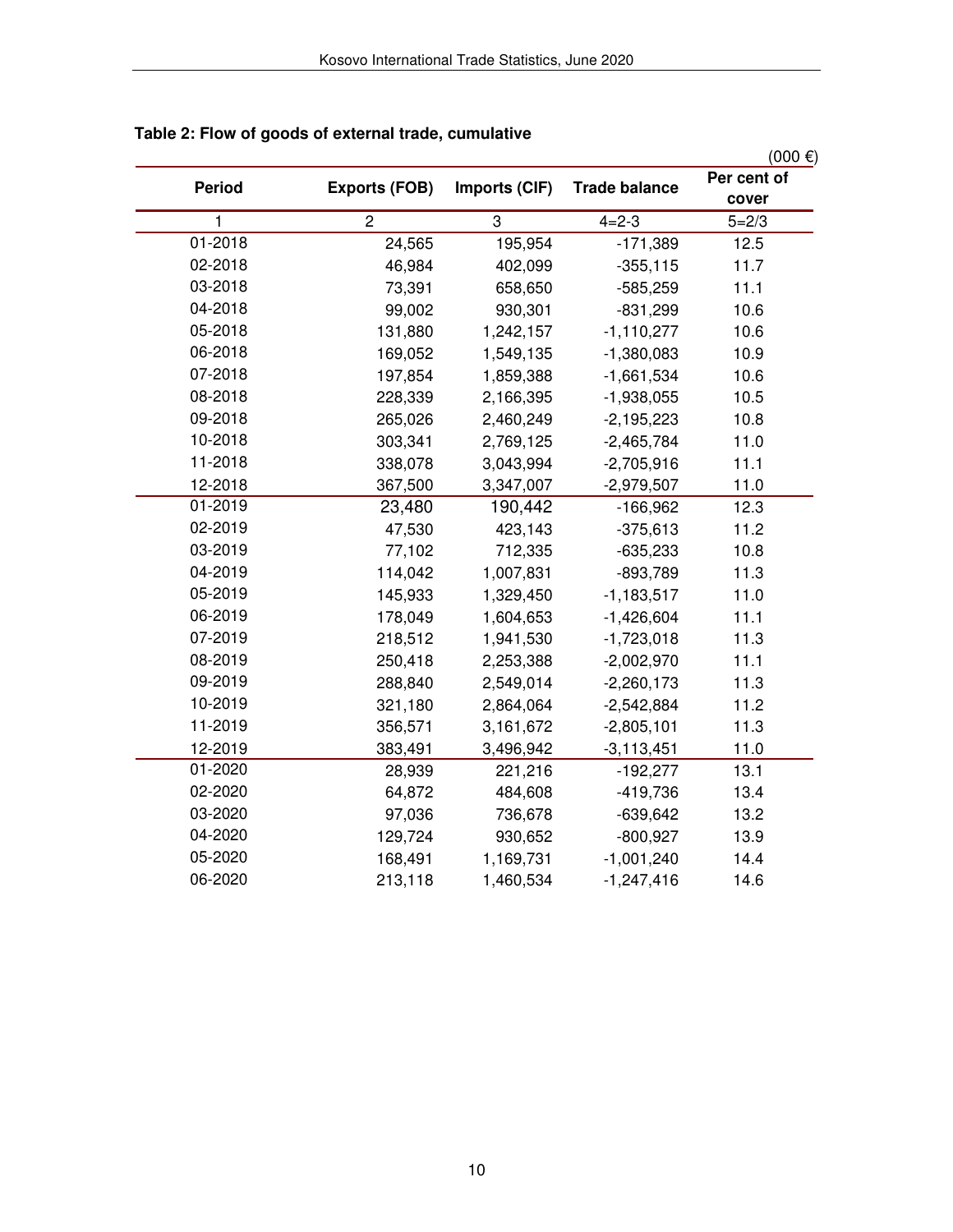|                                                       |                      |       |                      |                     | $(000 \in )$<br><b>Indices</b> |
|-------------------------------------------------------|----------------------|-------|----------------------|---------------------|--------------------------------|
|                                                       | June - 2019<br>Value |       | June - 2020<br>Value |                     | 2020/                          |
| <b>Statistical procedure</b>                          |                      | %     |                      | %                   | 2019                           |
| <b>Total Exports (FOB)</b>                            | 32,115               | 100.0 | 44,627               | 100.0               | 139                            |
| Normal exports                                        | 29,500               | 91.9  | 41,547               | 93.1                | 140.8                          |
| 2 Exports covered by inward processing procedure      | 2,615                | 8.1   | 3,080                | 6.9                 | 117.8                          |
| 3 Exports covered by the customs outward processir    | ٠                    | ÷     | ٠                    | ٠<br>$\blacksquare$ | ÷                              |
| 9 Exports not recorded from customs declarations      |                      |       |                      | ÷                   |                                |
| <b>Total Importes (CIF)</b>                           | 275,202              | 100.0 | 290,804              | 100.0               | 106                            |
| Importet normale                                      | 273,335              | 99.3  | 288,538              | 99.2                | 105.6                          |
| Imports covered by inward processing procedure        | 1,867                | 0.7   | 2,265                | 0.8                 | 121.3                          |
| Imports covered by the customs outward processir<br>3 | $\cdot$              | ÷     | ٠<br>$\cdot$         | ٠<br>$\cdot$        | ÷                              |
| 9 Imports not recorded from customs declarations      |                      |       |                      |                     |                                |

# **Table 3: Exports and imports by statistical procedures**

# **Table 4: Exports and imports by SITC**

|                                             |            |              |             | $(000 \in )$ |
|---------------------------------------------|------------|--------------|-------------|--------------|
|                                             | June- 2019 |              | June - 2020 |              |
| <b>Sections by SITC</b>                     | Value      | %            | Value       | %            |
|                                             |            | Export (FOB) |             |              |
| Total                                       | 32,115     | 100.0        | 44,627      | 100.0        |
| Food and live animals                       | 1,858      | 5.8          | 2,241       | 5.0          |
| Beverages and tobacco                       | 2,797      | 8.7          | 3,648       | 8.2          |
| Crude materials, inedible, except fuels     | 6,030      | 18.8         | 6,209       | 13.9         |
| Mineral fuels, lubricants and related mater | 1,020      | 3.2          | 112         | 0.3          |
| Animal and vegetable oils, fats and waxes   | 6          | 0.0          | 47          | 0.1          |
| Chemicals and related products, n.e.s.      | 1,950      | 6.1          | 4,024       | 9.0          |
| Manufactured goods classified chiefly by n  | 11,618     | 36.2         | 17,449      | 39.1         |
| Machinery and transport equipment           | 1,424      | 4.4          | 2,633       | 5.9          |
| Miscellaneous manufactured articles         | 5,408      | 16.8         | 8,265       | 18.5         |
| Commodities not classified elsewhere in th  | 4          | 0.0          |             |              |
|                                             |            | Import (CIF) |             |              |
| <b>Total</b>                                | 275,202    | 100.0        | 290,804     | 100.0        |
| Food and live animals                       | 45,100     | 16.4         | 48,164      | 16.6         |
| Beverages and tobacco                       | 11,948     | 4.3          | 13,610      | 4.7          |
| Crude materials, inedible, except fuels     | 5,307      | 1.9          | 5,604       | 1.9          |
| Mineral fuels, lubricants and related mater | 36,087     | 13.1         | 19,706      | 6.8          |
| Animal and vegetable oils, fats and waxes   | 1,820      | 0.7          | 1,520       | 0.5          |
| Chemicals and related products, n.e.s.      | 29,373     | 10.7         | 38,726      | 13.3         |
| Manufactured goods classified chiefly by n  | 60,752     | 22.1         | 69,160      | 23.8         |
| Machinery and transport equipment           | 58,264     | 21.2         | 64,597      | 22.2         |
| Miscellaneous manufactured articles         | 26,392     | 9.6          | 29,168      | 10.0         |
| Commodities not classified elsewhere in the | 159        | 0.1          | 550         | 0.2          |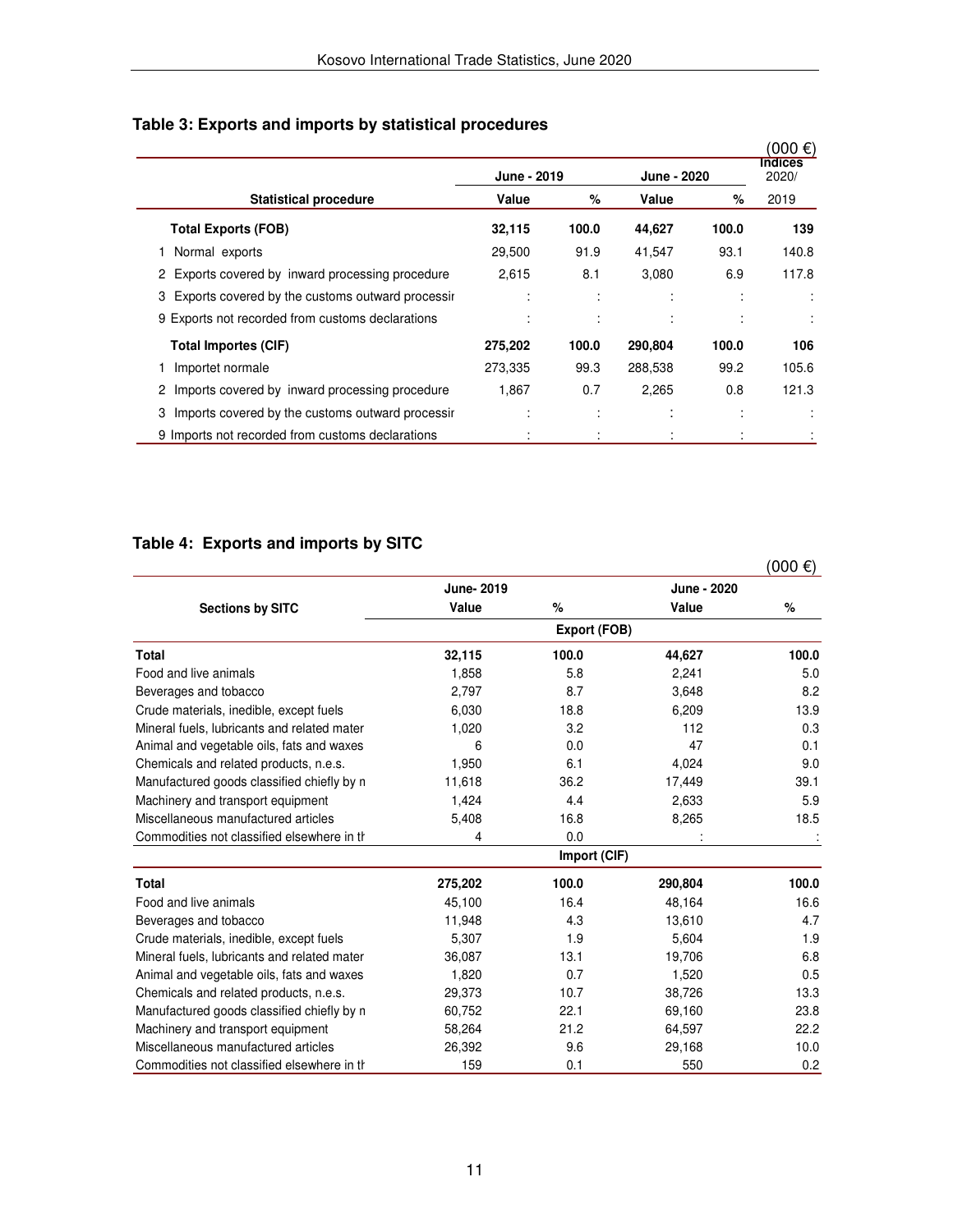|                |                                                                |             |              |             | $(000)$ €) |
|----------------|----------------------------------------------------------------|-------------|--------------|-------------|------------|
|                |                                                                | June - 2019 |              | June - 2020 |            |
| Kodi           | Sections of the Harmonized System(HS)                          | Value       | %            | Value       | %          |
|                |                                                                |             | Export (FOB) |             |            |
|                | Total                                                          | 32,115      | 100.0        | 44,627      | 100.0      |
| 1              | Live animals; animal products                                  | 102         | 0.3          | 47          | 0.1        |
| $\overline{c}$ | Vegetable products                                             | 1,309       | 4.1          | 2,069       | 4.6        |
| 3              | Edible oils                                                    | 7           | 0.0          | 52          | 0.1        |
| 4              |                                                                | 3,635       | 11.3         | 4,538       | 10.2       |
| 5              | Prepared foodstuffs, beverages and tobacco<br>Mineral products | 2,705       | 8.4          | 1,608       | 3.6        |
| 6              | Products of chemical industries                                | 569         | 1.8          | 2,514       | 5.6        |
| 7              |                                                                |             | 14.8         |             | 11.4       |
|                | Plastics, rubber and articles thereof                          | 4,741       |              | 5,085       | 1.0        |
| 8              | Leather and their articles                                     | 509         | 1.6          | 458         |            |
| 9              | Wood and articles of wood                                      | 697         | 2.2          | 420         | 0.9        |
| 10             | Paper and their articles                                       | 380         | 1.2          | 388         | 0.9        |
| 11             | Textiles and textile articles                                  | 803         | 2.5          | 1,370       | 3.1        |
| 12             | Footwear                                                       | 162         | 0.5          | 169         | 0.4        |
| 13             | Art.of stone, plaster, ceramic prod. and glass                 | 775         | 2.4          | 931         | 2.1        |
| 14             | Pearls, precious stones, metals etc.                           | 60          | 0.2          |             |            |
| 15             | Base metal and articles of base metal                          | 12,579      | 39.2         | 18,249      | 40.9       |
| 16             | Machinery, appliances and electric materials                   | 1,217       | 3.8          | 1,914       | 4.3        |
| 17             | Transport means                                                | 245         | 0.8          | 777         | 1.7        |
| 18             | Optical, medical, potog. musical instr.                        | 88          | 0.3          | 62          | 0.1        |
| 19             | Arms and ammunition                                            |             |              |             |            |
| 20             | Miscellaneous manufactured articles                            | 1,529       | 4.8          | 3,976       | 8.9        |
| 21             | Works of art                                                   | 4           | 0.0          |             | ÷          |
|                |                                                                |             | Import (CIF) |             |            |
|                | <b>Total</b>                                                   | 275,202     | 100.0        | 290,804     | 100.0      |
| 1              | Live animals; animal products                                  | 11,496      | 4.2          | 11,612      | 4.0        |
| 2              | Vegetable products                                             | 12,384      | 4.5          | 13,752      | 4.7        |
| 3              | Edible oils                                                    | 2,077       | 0.8          | 1,731       | 0.6        |
| 4              | Prepared foodstuffs, beverages and tobacco                     | 33,843      | 12.3         | 37,454      | 12.9       |
| 5              | Mineral products                                               | 41,946      | 15.2         | 26,169      | 9.0        |
| 6              | Products of chemical industries                                | 18,515      | 6.7          | 26,110      | 9.0        |
| 7              | Plastics, rubber and articles thereof                          | 16,952      | 6.2          | 20,268      | 7.0        |
| 8              | Leather and their articles                                     | 755         | 0.3          | 495         | 0.2        |
| 9              | Wood and articles of wood                                      | 7,300       | 2.7          | 8,788       | 3.0        |
| 10             | Paper and their articles                                       | 3,847       | 1.4          | 4,120       | 1.4        |
| 11             | Textiles and textile articles                                  | 11,305      | 4.1          | 13,539      | 4.7        |
| 12             | Footwear                                                       | 2,489       | 0.9          | 2,724       | 0.9        |
| 13             | Art.of stone, plaster, ceramic prod. and glass                 | 11,516      | 4.2          | 10,643      | 3.7        |
| 14             | Pearls, precious stones, metals etc.                           | 419         | 0.2          | 182         | 0.1        |
| 15             | Base metal and articles of base metal                          | 28,998      | 10.5         | 34,361      | 11.8       |
| 16             | Machinery, appliances and electric materials                   | 33,489      | 12.2         | 39,072      | 13.4       |
| 17             | Transport means                                                | 24,680      | 9.0          | 27,257      | 9.4        |
| 18             | Optical, medical, potog. musical instr.                        | 3,074       | 1.1          | 3,141       | 1.1        |
| 19             | Arms and ammunition                                            | 225         | 0.1          |             |            |
| 20             | Miscellaneous manufactured articles                            | 9,713       | 3.5          | 8,832       | 3.0        |
| 21             | Works of art                                                   | 180         | 0.1          | 555         | 0.2        |

## **Table 5: Exports and imports by sections**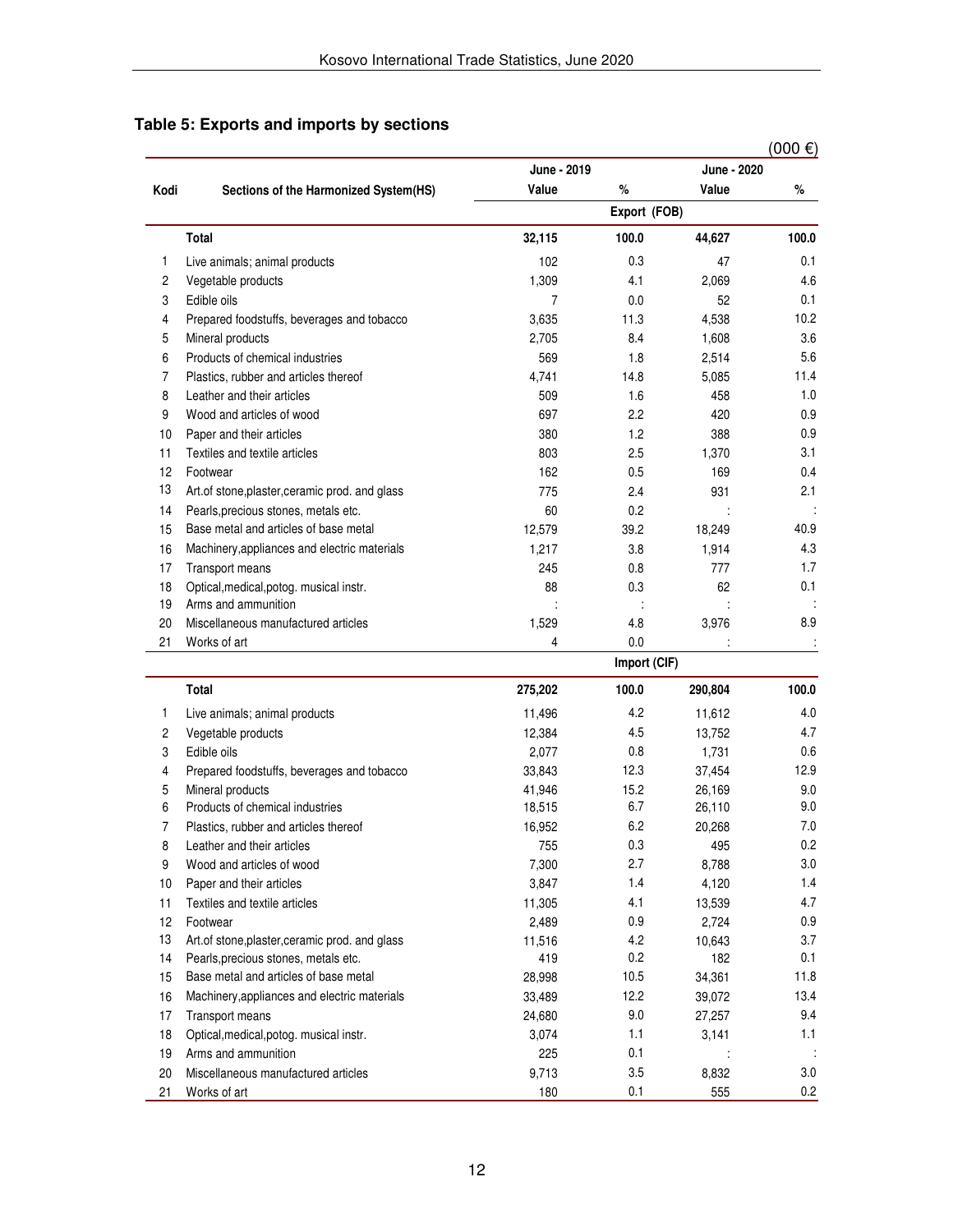# **Table 6: Exports by countries**

|                                    |                      |              |                      | $(000 \infty)$       |
|------------------------------------|----------------------|--------------|----------------------|----------------------|
| Country                            | June - 2019<br>Value | ℅            | June - 2020<br>Value | ℅                    |
|                                    |                      | Export (FOB) |                      |                      |
| Total                              | 32,115               | 100.0        | 44,627               | 100.0                |
| <b>28 EU countries</b>             | 9,605                | 29.9         | 18,158               | 40.7                 |
| Austria                            | 451                  | 1.4          | 437                  | 1.0                  |
| Belgium                            | 532                  | 1.7          | 995                  | 2.2                  |
| <b>Great Britain</b>               | 697                  | 2.2          | 1,749                | 3.9                  |
| Denmark                            | 57                   | 0.2          | 13                   | 0.0                  |
| France                             | 378                  | 1.2          | 678                  | 1.5                  |
| Germany                            | 2,429                | 7.6          | 4,192                | 9.4                  |
| Greece                             | 80                   | 0.2          | 173                  | 0.4                  |
| Netherland                         | 1,542                | 4.8          | 1,166                | 2.6                  |
| Hungary                            | 238                  | 0.7          | 378                  | 0.8                  |
| Ireland                            | 0.0                  | 0.0          | 18.3                 | 0.0                  |
| Italy                              | 713                  | 2.2          | 2,982                | 6.7                  |
| Luxembourg                         | 19                   | 0.1          | 26                   | 0.1                  |
| Poland                             | 420                  | 1.3          | 357                  | 0.8                  |
| <b>Czech Republic</b>              | 41                   | 0.1          | 210                  | 0.5                  |
| Slovakia                           | 11                   | 0.0          | 40                   | 0.1                  |
| Slovenia                           | 582                  | 1.8          | 585                  | 1.3                  |
| Spain                              | 46                   | 0.1          | $\mathbf{1}$         | 0.0                  |
| Sweden                             | 487                  | 1.5          | 1,226                | 2.7                  |
| Romania                            | 169                  | 0.5          | 148                  | 0.3                  |
| <b>Bulgaria</b>                    | 375                  | 1.2          | 695<br>484           | 1.6                  |
| Croatia<br>Other of EU             | 322<br>17            | 1.0<br>0.1   | 1,604                | 1.1<br>3.6           |
|                                    |                      |              |                      |                      |
| Cefta                              | 13,536               | 42.1         | 20,572               | 46.1                 |
| Albania                            | 5,539                | 17.2         | 11,350               | 25.4                 |
| Macedonia                          | 3,432                | 10.7         | 3,611                | 8.1                  |
| Montonegro                         | 1,617                | 5.0          | 1,680                | 3.8                  |
| Serbia                             | 2,487                | 7.7          | 3,272                | 7.3                  |
| Bosnja dhe Hercegovina<br>Moldavia | 459<br>2             | 1.4<br>0.0   | 659                  | 1.5                  |
|                                    |                      |              |                      |                      |
| <b>EFTA</b>                        | 2,527<br>2,464       | 7.9          | 3,170                | 7.1                  |
| Switzerland<br>Icelanda            | 63                   | 7.7<br>0.2   | 3,168                | 7.1                  |
| Norway                             | 1                    | 0.0          | Ĩ.<br>$\overline{c}$ | 0.0                  |
| Liechtensten                       | $\ddot{\phantom{a}}$ | ÷            | $\mathbf{1}$         | 0.0                  |
| Other countries of evropiar        | 513                  | 1.6          | 939                  | 2.1                  |
| Turkey                             | 511                  | 1.6          | 936                  | 2.1                  |
| Ukraina                            | $\mathbf{2}$         | 0.0          | 3                    | 0.0                  |
|                                    |                      |              |                      |                      |
| Other countries non eurpoi         | 109                  | 0.3          | 1,371                | 3.1                  |
| <b>USA</b><br>Canada               | 101<br>8             | 0.3<br>0.0   | 1,363<br>7           | 3.1                  |
| <b>Brazili</b>                     |                      |              |                      | 0.0                  |
|                                    |                      |              |                      |                      |
| Mexico                             |                      |              |                      | $\ddot{\phantom{a}}$ |
| <b>Other countries of Asia</b>     | 5,652                | 17.6         | 211                  | 0.5                  |
| Japonia                            | 16                   | 0.0          | 16                   | 0.0                  |
| China<br>India                     | 239<br>5,397         | 0.7<br>16.8  | 161<br>35            | 0.4<br>0.1           |
| Other                              | 173                  | 0.5          | 205                  | 0.5                  |
|                                    |                      |              |                      |                      |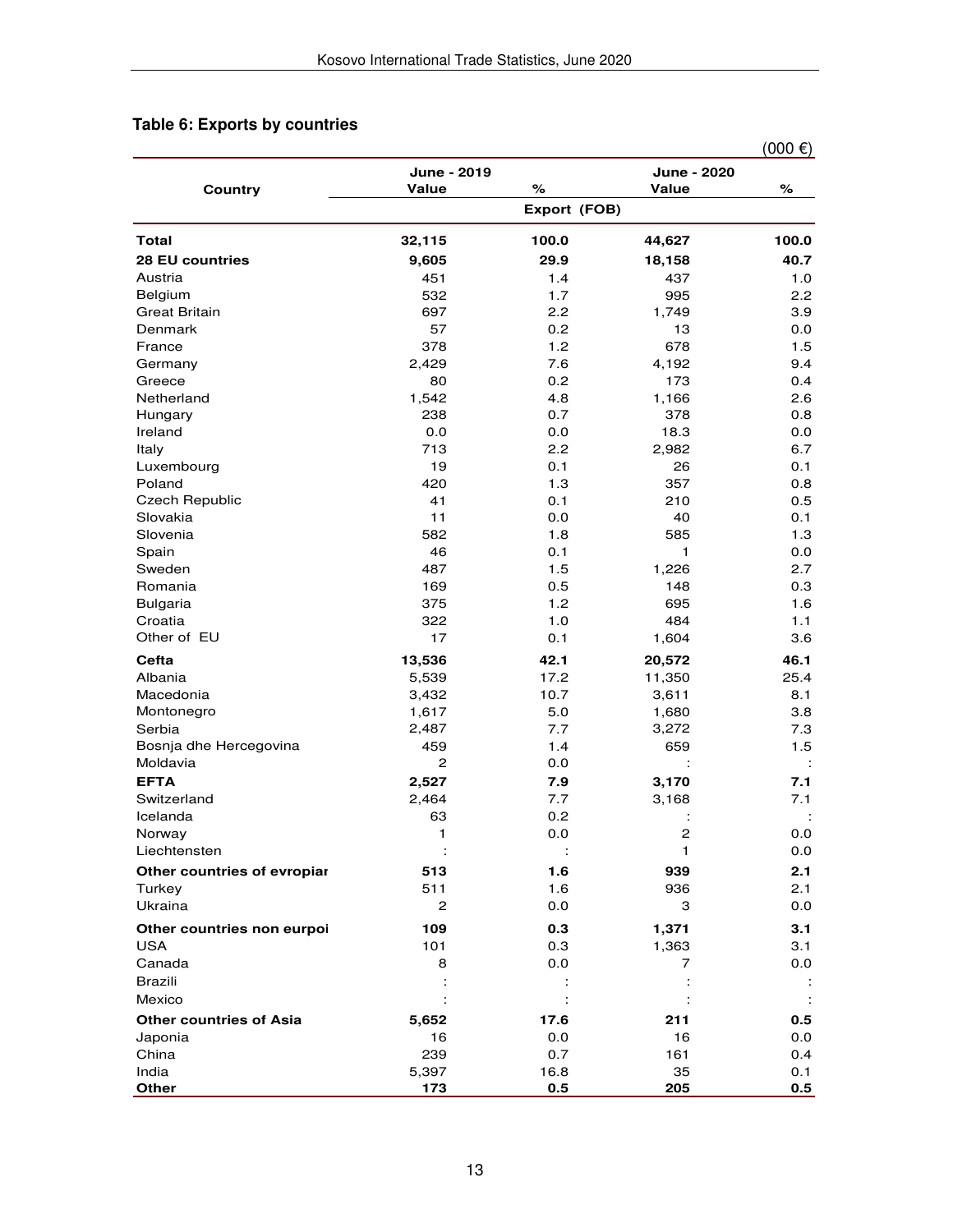# **Table 7: Imports by countries**

|                                |               |              |                 | $(000 \epsilon)$ |
|--------------------------------|---------------|--------------|-----------------|------------------|
|                                | June - 2019   |              | June - 2020     |                  |
| Country                        | Value         | %            | Value           | $\%$             |
|                                |               | Import (CIF) |                 |                  |
| Total                          | 275,202       | 100.0        | 290,804         | 100.0            |
| 28 EU countries                | 136,863       | 49.7         | 133,308         | 45.8             |
| Austria                        | 5,882         | 2.1          | 5,702           | 2.0              |
| Belgium                        | 1,209         | 0.4          | 1,571           | 0.5              |
| <b>Great Britain</b>           | 2,687         | 1.0          | 2,885           | 1.0              |
| Denmark                        | 211           | 0.1          | 321             | 0.1              |
| France                         | 3,417         | 1.2          | 3,848           | 1.3              |
| Germany                        | 33,707        | 12.2         | 40,100          | 13.8             |
| Greece                         | 20,003        | 7.3          | 14,502          | 5.0              |
| Netherland                     | 1,922         | 0.7          | 2,093           | 0.7              |
| Hungary                        | 4,720         | 1.7          | 3,356           | 1.2              |
| Ireland                        | 460           | 0.2          | 401             | 0.1              |
| Italy                          | 14,747        | 5.4          | 16,645          | 5.7              |
| Luxembourg                     | 163           | 0.1          | 163             | 0.1              |
| Poland                         | 8,575         | 3.1          | 6,809           | 2.3              |
| <b>Czech Republic</b>          | 2,873         | 1.0          | 3,586           | 1.2              |
| Slovakia                       | 1,012         | 0.4          | 1,269           | 0.4              |
| Slovenia                       | 11,045        | 4.0          | 7,392           | $2.5\,$          |
| Spain                          | 3,191         | 1.2          | 2,506           | 0.9              |
| Sweden                         | 789           | 0.3          | 959             | 0.3              |
| Romania                        | 3,360         | 1.2          | 2,858           | 1.0              |
| <b>Bulgaria</b>                | 9,653         | 3.5          | 8,287           | 2.8              |
| Croatia                        | 6,478         | 2.4          | 7,175           | $2.5\,$          |
| Other of EU                    | 758           | 0.3          | 882             | 0.3              |
| Cefta                          | 41,180        | 15.0         | 60,221          | 20.7             |
| Albania                        | 18,004        | 6.5          | 17,684          | 6.1              |
| Macedonia                      | 20,187        | 7.3          | 18,236          | 6.3              |
| Montonegro                     | 2,572         | 0.9          | 2,378           | 0.8              |
| Serbia                         | 361           | 0.1          | 18,042          | 6.2              |
| Bosnja dhe Hercegovina         | 19            | 0.0          | 3,795           | 1.3              |
| Moldavia                       | 37            | 0.0          | 87              | 0.0              |
| <b>EFTA</b>                    | 2,851         | 1.0          | 3,081           | 1.1              |
| Switzerland                    | 2,773         | 1.0          | 2,913           | 1.0              |
| Icelanda                       | 1             | 0.0          |                 |                  |
| Norway                         | 77            | 0.0          | 159             | 0.1              |
| Liechtensten                   | 0             | 0.0          | 9               | 0.0              |
| Other countries of evropiar    | 31,397        | 11.4         | 44,041          | 15.1             |
| Turkey                         | 30,274        | 11.0         | 42,062          | 14.5             |
| Ukraina                        | 1,122         | 0.4          | 1,979           | 0.7              |
| Other countries non eurpoi     | 8,192         | 3.0          | 8,297           | 2.9              |
| USA                            | 3,229         | 1.2          | 4,351           | 1.5              |
| Canada                         | 341           | 0.1          | 357             | 0.1              |
| <b>Brazili</b>                 | 4,478         | 1.6          | 3,351           | 1.2              |
| Mexico                         | 144           | 0.1          | 237             | 0.1              |
| <b>Other countries of Asia</b> |               | 12.2         |                 | 9.6              |
|                                | 33,537<br>933 | 0.3          | 27,813          |                  |
| Japonia<br>China               | 30,070        |              | 1,208           | 0.4              |
| India                          | 2,533         | 10.9<br>0.9  | 24,692<br>1,914 | 8.5<br>0.7       |
| Other                          | 21,182        | 7.7          | 14,042          | 4.8              |